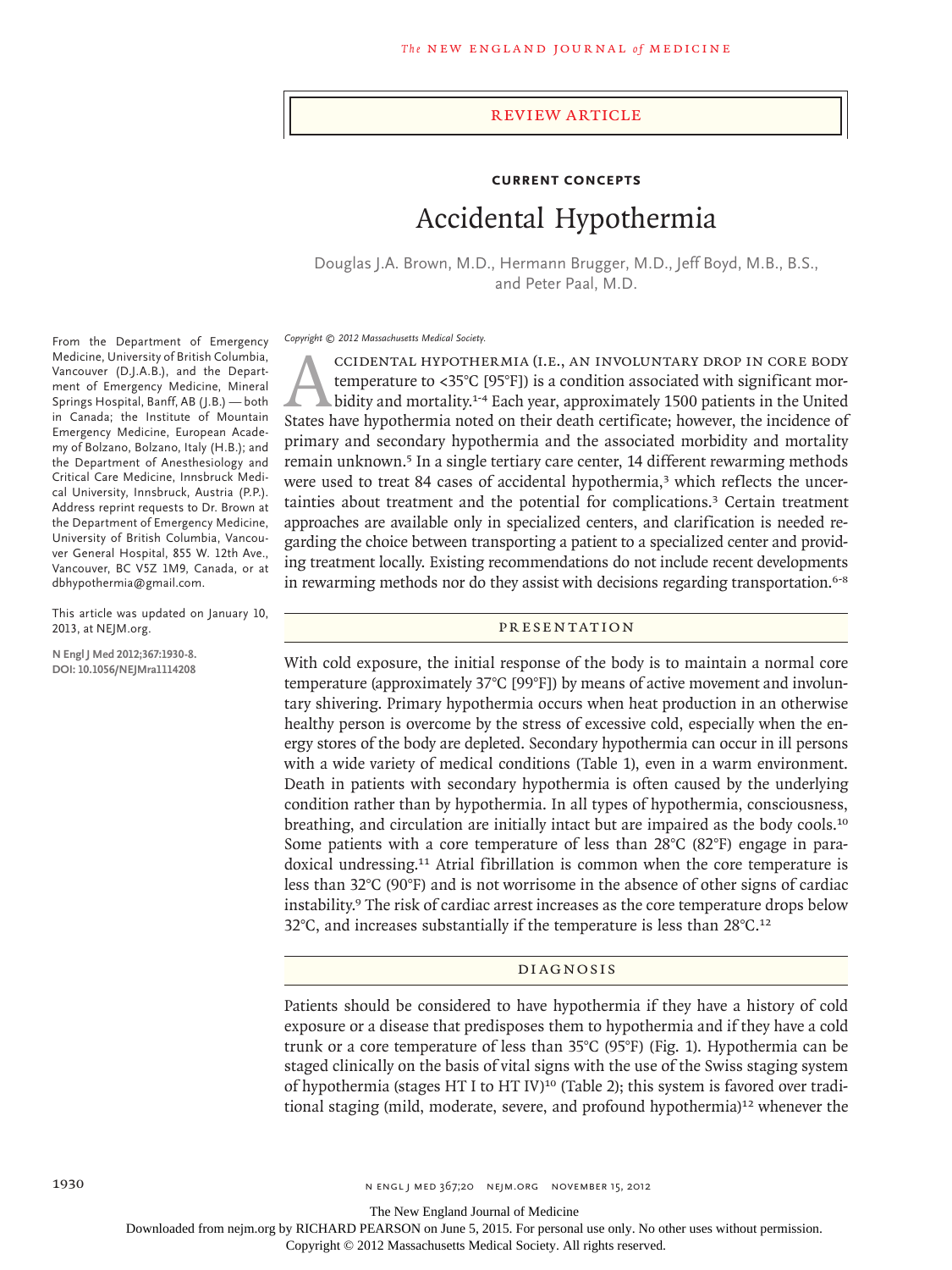core temperature cannot be readily measured.

Measurement of the core temperature will confirm staging and inform transport and management decisions. Properly calibrated, low-reading thermometers are required but are not always available in the prehospital setting. The recorded temperature can vary depending on the body site, perfusion, and environmental temperature. In an intubated patient, insertion of a thermistor probe in the lower third of the esophagus is the preferred method.9 Measurements obtained with the use of a proximally placed esophageal probe may be falsely elevated owing to ventilation with warmed gases. A thermistor probe in contact with the tympanic membrane accurately reflects brain temperature, provided that the ear canal is free of snow and cerumen and is well insulated against the environment.<sup>14</sup> Measurements obtained with the use of infrared cutaneous, aural, and oral thermometers are often inaccurate in patients with hypothermia. The bladder temperature may be falsely elevated during peritoneal lavage. Rectal probes should be inserted to a depth of 15 cm, but readings may lag behind core temperature during rewarming.<sup>9</sup> When accurate measurement of the core temperature is not feasible, as in some field settings, decisions regarding management should be based on the clinical Swiss staging system.

### PREHOSPITAL TREATMENT

Priorities for prehospital treatment include careful handling of the patient, provision of basic or advanced life support, passive and active external rewarming, and transport to an appropriate facility. Detecting a pulse in a patient with hypothermia may be difficult, so signs of life and pulse should be checked carefully for 60 seconds. Persistent breathing or movement by the patient should prompt a strategy of watchful waiting, but if no signs of life are detected, then cardiopulmonary resuscitation (CPR) should be started.<sup>7,8</sup> Full-body insulation and rewarming should be provided for all patients as long as it does not impede CPR or delay transport.<sup>7</sup> For rewarming in the prehospital setting, only chemical, electrical, or forced-air heating packs or blankets provide a substantial amount of heat transfer (Table 3).<sup>25,26</sup> Advanced airway management<sup>7</sup> should be performed if indicated, since the risk of triggering a malignant arrhythmia is low.13,27

| Table 1. Conditions Associated with Secondary<br>Hypothermia.* |  |  |  |  |
|----------------------------------------------------------------|--|--|--|--|
| Impaired thermoregulation                                      |  |  |  |  |
| Central failure                                                |  |  |  |  |
| Anorexia nervosa                                               |  |  |  |  |
| Cerebrovascular accident                                       |  |  |  |  |
| Central nervous system trauma                                  |  |  |  |  |
| Hypothalamic dysfunction                                       |  |  |  |  |
| Metabolic failure                                              |  |  |  |  |
| Neoplasm                                                       |  |  |  |  |
| Parkinson's disease                                            |  |  |  |  |
| Pharmacologic effects                                          |  |  |  |  |
| Subarachnoid hemorrhage                                        |  |  |  |  |
| Toxins                                                         |  |  |  |  |
| Peripheral failure                                             |  |  |  |  |
| Acute spinal cord transection                                  |  |  |  |  |
| Decreased heat production                                      |  |  |  |  |
| Neuropathy                                                     |  |  |  |  |
| Endocrinologic failure                                         |  |  |  |  |
| Alcoholic or diabetic ketoacidosis                             |  |  |  |  |
| Hypoadrenalism                                                 |  |  |  |  |
| Hypopituitarism                                                |  |  |  |  |
| Lactic acidosis                                                |  |  |  |  |
| Insufficient energy                                            |  |  |  |  |
| Extreme physical exertion                                      |  |  |  |  |
| Hypoglycemia                                                   |  |  |  |  |
| Malnutrition                                                   |  |  |  |  |
| Neuromuscular compromise                                       |  |  |  |  |
| Recent birth and advanced age with inactivity                  |  |  |  |  |
| Impaired shivering                                             |  |  |  |  |
| <b>Increased heat loss</b>                                     |  |  |  |  |
| Dermatologic disorder                                          |  |  |  |  |
| Burns                                                          |  |  |  |  |
| Medications and toxins                                         |  |  |  |  |
| latrogenic cause                                               |  |  |  |  |
| Emergency childbirth                                           |  |  |  |  |
| Cold infusions                                                 |  |  |  |  |
| Heat-stroke treatment                                          |  |  |  |  |
| Other associated clinical states                               |  |  |  |  |
| Carcinomatosis                                                 |  |  |  |  |
| Cardiopulmonary disease                                        |  |  |  |  |
| Major infection (bacterial, viral, parasitic)                  |  |  |  |  |
| Multisystem trauma                                             |  |  |  |  |
| Shock                                                          |  |  |  |  |

\* Adapted from Danzl.<sup>9</sup>

The New England Journal of Medicine

Downloaded from nejm.org by RICHARD PEARSON on June 5, 2015. For personal use only. No other uses without permission.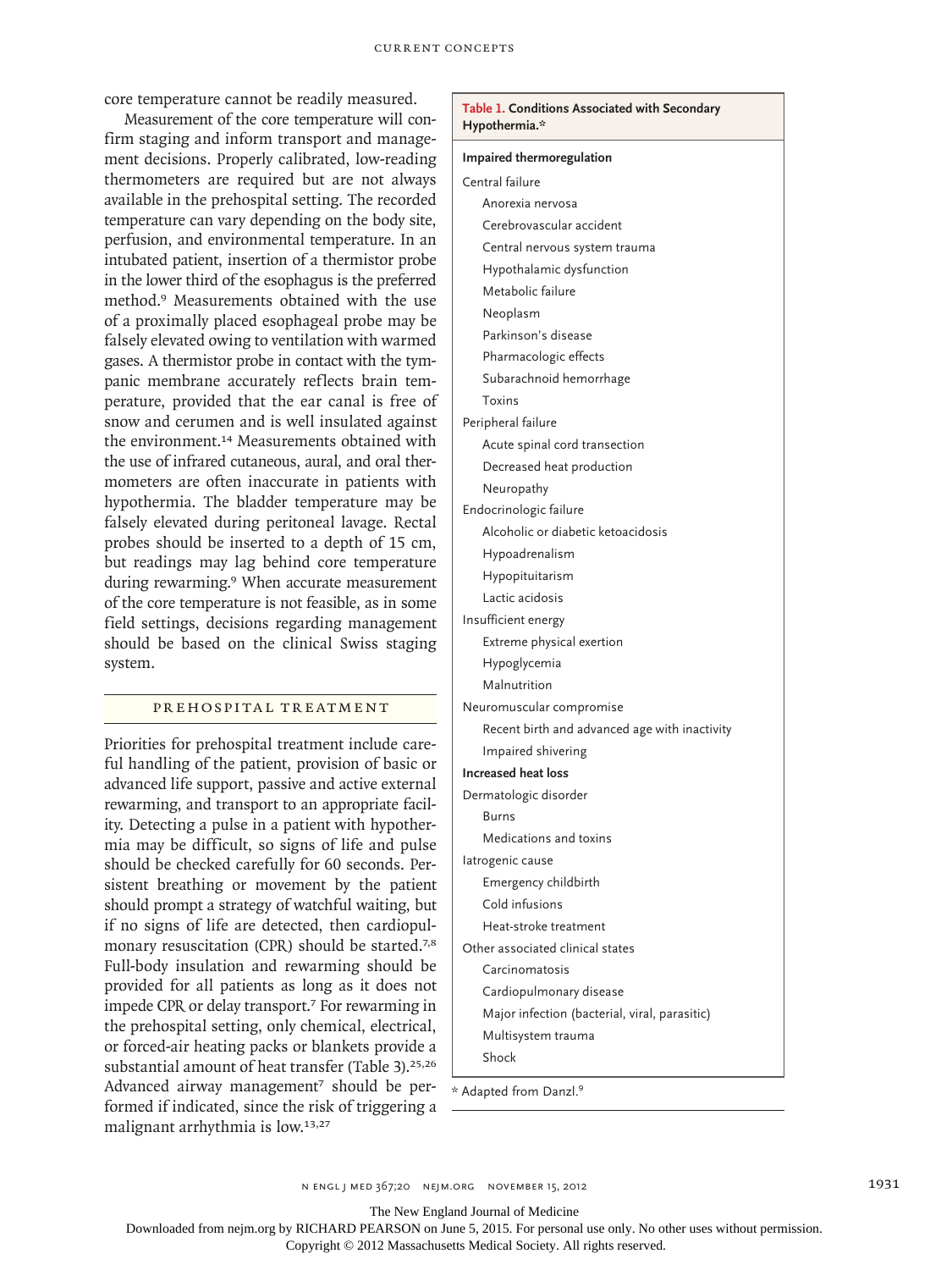#### The NEW ENGLAND JOURNAL of MEDICINE



#### RESUSCITATION FLUIDS

Intravenous fluids should be warmed (38 to 42°C [100 to 108°F])<sup>7,8,16</sup> to prevent further heat loss. In a cold prehospital environment, intravenous

fluids cool rapidly, and cold fluids may aggravate hypothermia.8,16,28 A considerable volume of fluid is often required because of the volume loss with cold diuresis (renal-fluid wasting due to hypothermia-induced vasoconstriction and di-

1932 **n engl j med 367;20 n engl j med 367;20 n** engl med 367;20 n ejm.org november 15, 2012

The New England Journal of Medicine

Downloaded from nejm.org by RICHARD PEARSON on June 5, 2015. For personal use only. No other uses without permission.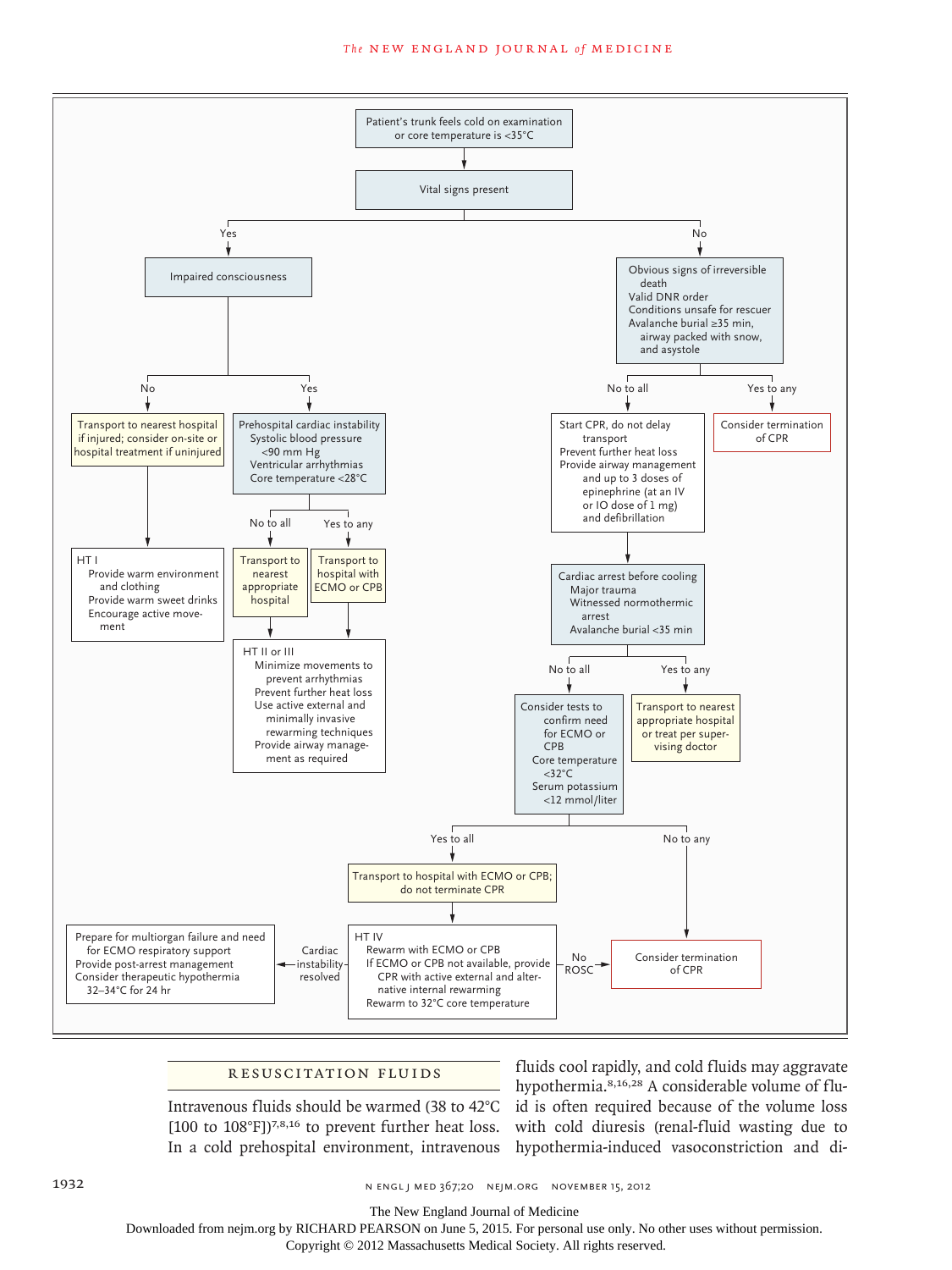### **Figure 1 (facing page). Management and Transport in Accidental Hypothermia.**

HT I, HT II, HT III, and HT IV refer to the four stages of hypothermia as defined by the Swiss staging system.<sup>10</sup> To convert values for temperature to degrees Fahrenheit, multiply by 9/5 and add 32. Obvious signs of irreversible death include decapitation, truncal transection, decomposition of the whole body, and a chest wall that is not compressible (i.e., the whole body is frozen solid). Rigor mortis as well as fixed and dilated pupils may be present in patients with reversible hypothermia. Active external and minimally invasive rewarming techniques include placement of the patient in a warm environment; use of chemical, electrical, or forced-air heating packs or blankets; and parenteral administration of warm fluids (38 to 42°C [100 to 108°F]). A systolic blood pressure of less than 90 mm Hg is a reasonable prehospital estimate of cardiac instability, but for inhospital decisions, the minimum sufficient circulation for a patient with a core temperature of less than 28°C (82°F) has not been defined. Therefore, it is not known at what point a patient with refractory cardiac instability should be transitioned to extracorporeal membrane oxygenation (ECMO) or cardiopulmonary bypass (CPB). In remote areas, the transport adviser must balance the risk of increased transport time with the potential benefit of treatment in a center that can provide ECMO or CPB. For a patient with cardiac arrest in a remote area, the need for ECMO or CPB can be confirmed by measuring the serum potassium level at an intermediate hospital, ideally en route toward a center that can provide ECMO or CPB. When transfer to such a center is not feasible, active external and alternative internal rewarming techniques should be used. DNR denotes do not resuscitate, IO intraosseous, IV intravenous, and ROSC return of spontaneous circulation.

minished release of antidiuretic hormone) and vasodilatation during rewarming.<sup>8</sup> Warm crystalloid fluids should be administered on the basis of volume status and glucose, electrolyte, and pH measurements; resuscitation with a large volume of normal saline may aggravate acidosis, so alternative crystalloids should be considered. Vasopressors may be used to treat vasodilatory hypotension, but caution is required, owing to the potential for arrhythmia and the risk of peripheral-tissue perfusion, particularly in patients at risk for frostbite.<sup>29</sup>

## TR A NSPORT

Conscious, shivering patients (stage HT I) can be treated in the field if they are uninjured or transported to the closest hospital if rewarming is not possible in the field (Fig. 1 and Table 2). Patients with impaired consciousness (stage HT II, HT III,

or HT IV) should be assessed for cardiac instability. Patients with stable circulation require active external and minimally invasive rewarming (placement in a warm environment; application of chemical, electrical, or forced-air heating packs or blankets; and administration of warm parenteral fluids) (Table 2) and should be taken to the closest hospital that can provide these measures. Patients with prehospital cardiac instability (e.g., systolic blood pressure of <90 mm Hg or ventricular arrhythmias),<sup>9</sup> those with a core temperature of less than 28°C (82°F), and those in cardiac arrest should be transported to a center capable of providing extracorporeal membrane oxygenation (ECMO) or cardiopulmonary bypass, unless coexisting conditions (e.g., trauma) mandate transport to a closer facility.

Owing to the decrease in cerebral oxygen requirements with cooling,<sup>8</sup> survival without neurologic impairment may be possible even when it is necessary to perform CPR for hours. The longest reported duration of CPR with full neurologic recovery after extracorporeal rewarming is 190 minutes.30 Survival after 390 minutes of CPR has been documented when rewarming with forcedair blankets and peritoneal lavage was used.31 If the decision is made to stop at a facility where the serum potassium level can be measured, a hospital en route to a center that can provide ECMO or cardiopulmonary bypass should be selected. If the serum potassium level is higher than 12 mmol per liter (see discussion below), termination of CPR should be considered (Fig. 1). When the patient transport time will be considerable, the use of a mechanical chest-compression device should be considered, since it preserves the energy of the rescue crew, increases safety, and may improve the outcome.32 The destination hospital should be contacted in advance to ensure that ECMO or cardiopulmonary bypass is available. In remote areas, the transport adviser must balance the risk of a longer transport time against the potential benefit of treatment in a center that can provide ECMO or cardiopulmonary bypass.

# R ESCUE COLL A PSE A ND A F TER DROP

Rescue collapse is defined as cardiac arrest that is related to the extrication and transport of a patient with deep hypothermia (stage HTIII).<sup>2,4,21,22,31,33,34</sup> Rescue collapse has been attributed to circulatory collapse due to hypovolemia, cardiac arrhythmias triggered by interventions (e.g., movement of the

The New England Journal of Medicine

Downloaded from nejm.org by RICHARD PEARSON on June 5, 2015. For personal use only. No other uses without permission.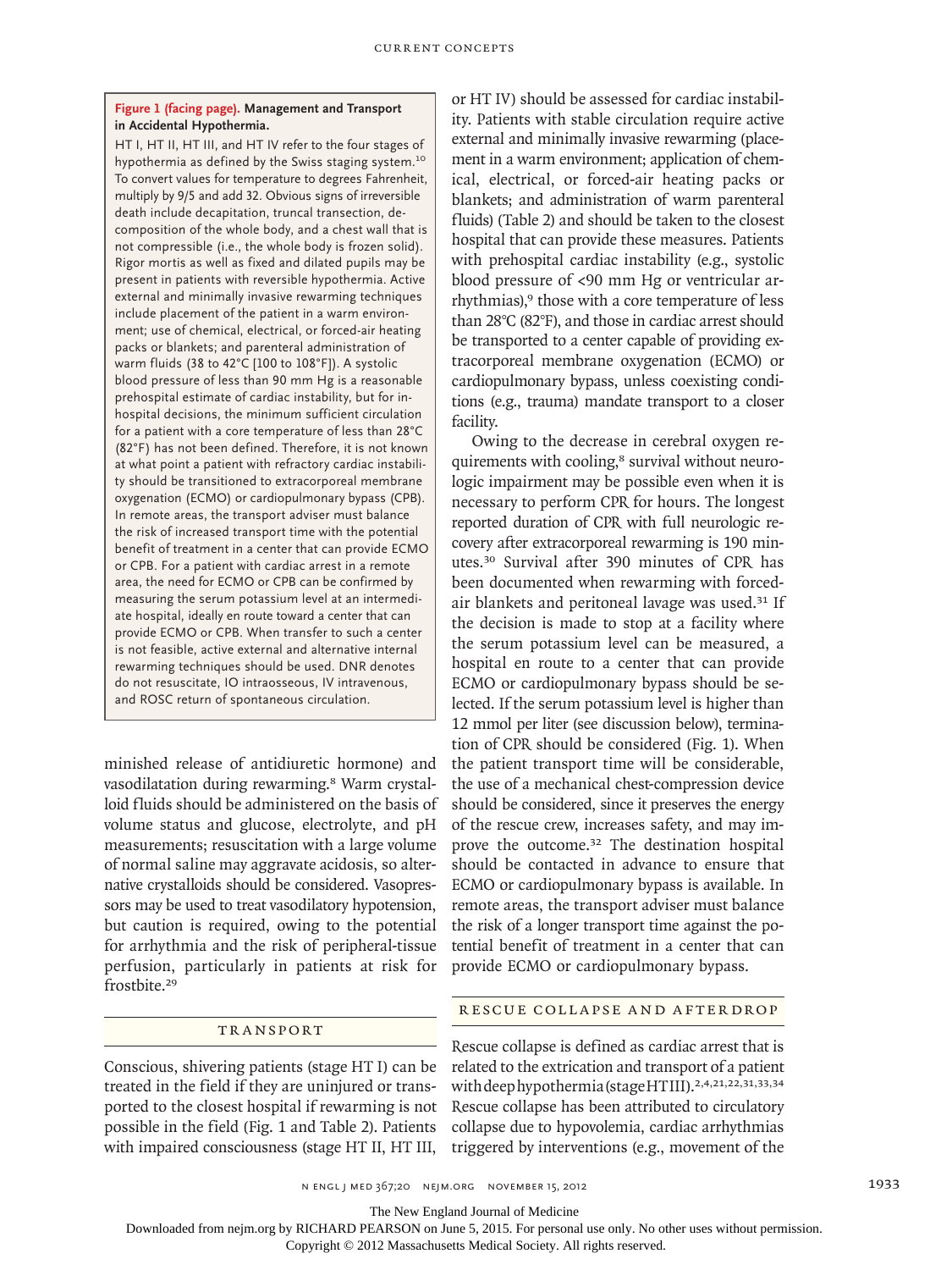| Table 2. Staging and Management of Accidental Hypothermia.* |                                                    |                                     |                                                                                                                                                                                                                                                                                                                       |  |  |
|-------------------------------------------------------------|----------------------------------------------------|-------------------------------------|-----------------------------------------------------------------------------------------------------------------------------------------------------------------------------------------------------------------------------------------------------------------------------------------------------------------------|--|--|
| <b>Stage</b>                                                | <b>Clinical Symptoms</b>                           | <b>Typical Core</b><br>Temperature; | <b>Treatment</b>                                                                                                                                                                                                                                                                                                      |  |  |
| HT <sub>I</sub>                                             | Conscious, shivering                               | 35 to $32^{\circ}$ C                | Warm environment and clothing, warm sweet drinks, and active movement<br>(if possible)                                                                                                                                                                                                                                |  |  |
| HT II                                                       | Impaired consciousness,<br>not shivering           | $<$ 32 to 28 $^{\circ}$ C           | Cardiac monitoring, minimal and cautious movements to avoid arrhythmias,<br>horizontal position and immobilization, full-body insulation, active external<br>and minimally invasive rewarming techniques (warm environment; chemical,<br>electrical, or forced-air heating packs or blankets; warm parenteral fluids) |  |  |
| HT III                                                      | Unconscious, not shivering,<br>vital signs present | <28 to $24^{\circ}$ C               | HT II management plus airway management as required; ECMO or CPB in<br>cases with cardiac instability that is refractory to medical management                                                                                                                                                                        |  |  |
| HT IV                                                       | No vital signs                                     | $<$ 24°C                            | HT II and III management plus CPR and up to three doses of epinephrine (at<br>an intravenous or intraosseous dose of 1 mg) and defibrillation, with fur-<br>ther dosing guided by clinical response; rewarming with ECMO or CPB (if<br>available) or CPR with active external and alternative internal rewarming      |  |  |

\* Hypothermia may be determined clinically on the basis of vital signs with the use of the Swiss staging system.10 CPB denotes cardiopulmonary bypass, CPR cardiopulmonary resuscitation, and ECMO extracorporeal membrane oxygenation.

† Measurement of body core temperature is helpful but not mandatory. The risk of cardiac arrest increases as the core temperature drops below 32°C and increases substantially if the temperature is less than 28°C.<sup>12,13</sup> To convert values for temperature to degrees Fahrenheit, multiply by 9/5 and add 32.

> patient or central venous catheterization), and further cooling.9,12,35

> Afterdrop is defined as continued core cooling after rescue, which has been documented in artificial cooling experiments or inferred through discrepancies between rectal and core temperatures. With the use of active external and minimally invasive rewarming and concurrent esophageal temperature measurement, afterdrop has not been reported.15,16,36

# IN-HOSPITAL TREATMENT

In a patient with hypothermia and stable circulation, active external and minimally invasive rewarming is indicated (Table 2), $7,36$  as well as treatment of any condition causing secondary hypothermia (Table 1). Given the increased risk of complications, such as hemorrhage or thrombosis, with invasive rewarming methods (e.g., bodycavity lavage, endovascular devices, and extracorporeal heating systems), as well as the absence of evidence that these methods improve the outcome, the best approach may be the use of active external and minimally invasive rewarming.37 When selecting the rewarming method and rate (Table 3), clinicians should consider accessibility to an appropriate facility, local expertise, resources, and characteristics of the patient. When central venous access is required, it is important to keep the tip of the catheter (and guide wire) far from the heart in order to minimize the risk of arrhythmia.<sup>9</sup>

ECMO or cardiopulmonary bypass should be considered for patients with hypothermia and cardiac instability who do not have a response to medical management. At a core temperature of 28°C (82°F), oxygen consumption and the pulse rate are usually decreased by 50%,<sup>9</sup> but the minimum sufficient circulation has not been defined; therefore, it is not known at what point a patient with cardiac instability should undergo ECMO or cardiopulmonary bypass. The use of ultrasonography and near-infrared spectroscopy to visualize blood flow and assess cerebral oxygenation may assist with these decisions in the future.38,39

When signs of life and vital signs are absent (stage HT IV), there is consensus that treatment with ECMO or cardiopulmonary bypass is safe and efficient.1,2,6-8,12,22,24,33,34,40-42 Among patients treated with ECMO or cardiopulmonary bypass, the rate of survival without neurologic impairment is 47 to 63%.<sup>1,2,33,41</sup> For patients with hypothermia of stage HT IV who are not treated with ECMO or cardiopulmonary bypass, limited data are available, but the survival rate is likely to be less than 37%.13,16,43 The advantage of ECMO or cardiopulmonary bypass relates to the establishment of blood flow during rewarming. Support with ECMO has resulted in improved outcomes, as compared with traditional cardiopulmonary bypass,24,41 probably owing to the high incidence of severe pulmonary failure after rewarming, which can be treated more efficiently with ECMO. If ECMO or cardiopulmonary bypass is not avail-

1934 1934 **n engl j med 367;20 nejm.org november 15, 2012** 

The New England Journal of Medicine

Downloaded from nejm.org by RICHARD PEARSON on June 5, 2015. For personal use only. No other uses without permission.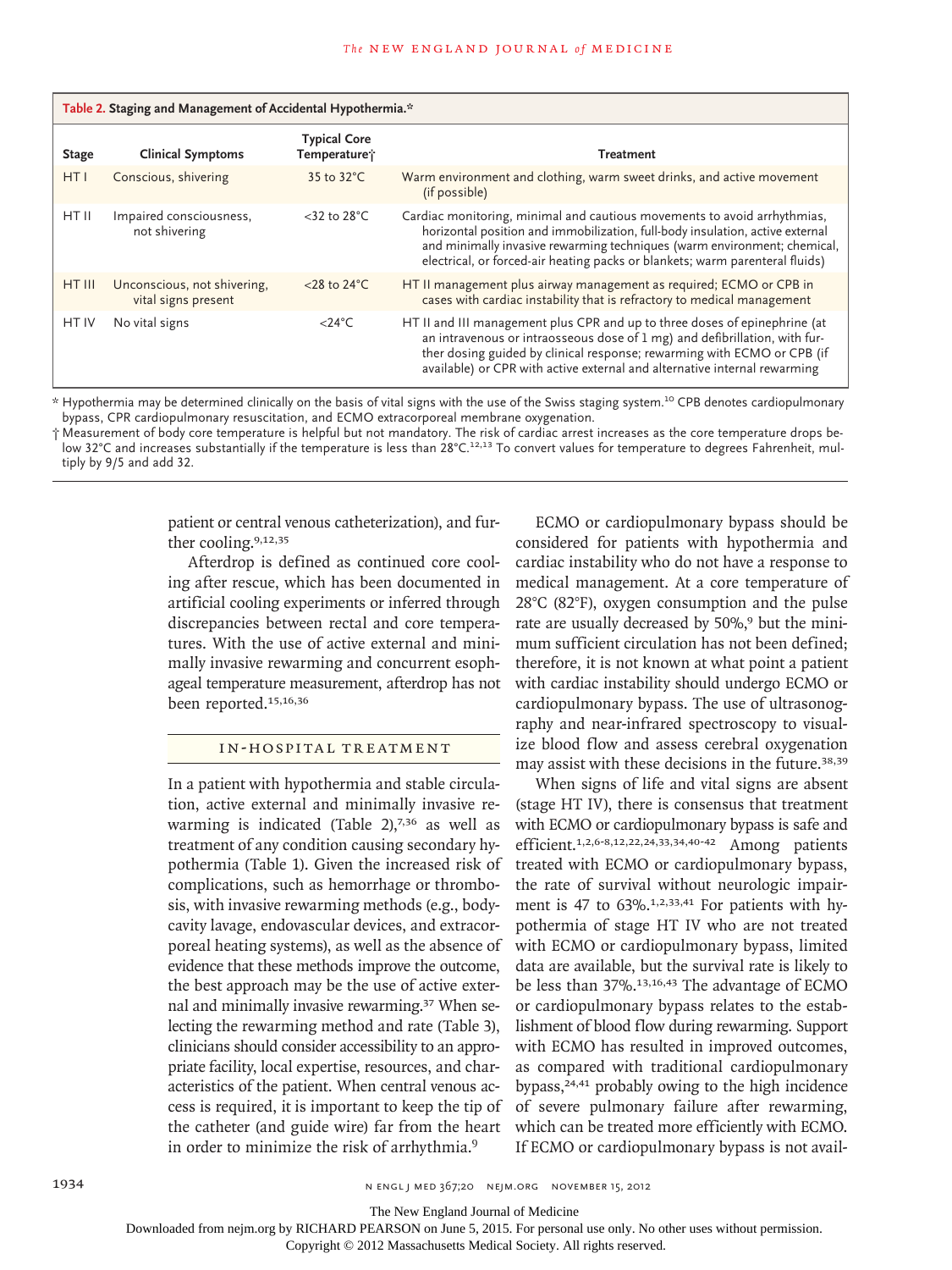| Table 3. Effectiveness of Rewarming Techniques.                                                                                                                                         |                                                  |                                                                     |  |  |  |
|-----------------------------------------------------------------------------------------------------------------------------------------------------------------------------------------|--------------------------------------------------|---------------------------------------------------------------------|--|--|--|
| Technique                                                                                                                                                                               | <b>Rewarming Rate</b>                            | Indication                                                          |  |  |  |
|                                                                                                                                                                                         | C/hr                                             |                                                                     |  |  |  |
| Without cardiac support                                                                                                                                                                 |                                                  |                                                                     |  |  |  |
| Warm environment and clothing, warm sweet drinks,<br>and active movement <sup>9</sup>                                                                                                   | $\overline{2}$<br>(dependent on metabolic rate)* | HT I                                                                |  |  |  |
| Active external and minimally invasive rewarming (warm<br>environment; chemical, electrical, or forced-air heating<br>packs or blankets; and warm parenteral fluids) <sup>3,15-18</sup> | $0.1 - 3.4$                                      | HT II or HT III with cardiac stability                              |  |  |  |
| Peritoneal dialysis <sup>19</sup>                                                                                                                                                       | $1 - 3$                                          | Uncertain                                                           |  |  |  |
| Hemodialysis <sup>20</sup>                                                                                                                                                              | $2 - 4*$                                         | Uncertain                                                           |  |  |  |
| Thoracic lavage <sup>21,22</sup>                                                                                                                                                        | $3*$                                             | HT IV when ECMO or CPB not available                                |  |  |  |
| Venovenous ECMO <sup>23</sup>                                                                                                                                                           | $4*$                                             | Uncertain                                                           |  |  |  |
| With cardiac support                                                                                                                                                                    |                                                  |                                                                     |  |  |  |
| Venoarterial ECMO <sup>24</sup>                                                                                                                                                         | $6*$                                             | HT III with cardiac instability or HT IV                            |  |  |  |
| CPB <sup>2</sup>                                                                                                                                                                        | 9*                                               | HT III with cardiac instability or HT IV<br>when ECMO not available |  |  |  |
| * Value is approximate.                                                                                                                                                                 |                                                  |                                                                     |  |  |  |

able and transport to a facility with these capabilities is not possible, circulation should be supported with CPR while the patient is rewarmed with a locally available, alternative internal rewarming technique (Table 3).<sup>16,20,21,31</sup> According to case reports, thoracic lavage has restored spontaneous circulation within  $2$  hours<sup>21</sup> and is a reasonable alternative rewarming technique when ECMO or cardiopulmonary bypass is not available.7 In patients with a return of spontaneous circulation, multiorgan failure should be expected, and respiratory support with ECMO may be required. Standard management after cardiac arrest is indicated, and some experts recommend 24 hours of therapeutic hypothermia (32 to 34°C [90 to 93°F]), but evidence in support of this approach is lacking. If a patient with cardiac arrest due to hypothermia is rewarmed to a core body temperature that is higher than 32°C and asystole persists, irreversible cardiac arrest is very likely, and termination of CPR should be considered.

# MODIFIED VERSUS STANDARD A DVA NCED LIFE SUPPORT

The use of vasopressors in animal models of hypothermic cardiac arrest have had mixed results, with a small number of studies showing a benefit.<sup>44</sup> The guidelines of the European Resuscitation Council recommend a modified approach to advanced life support, consisting of up to three defibrillations,

with epinephrine withheld until the core temperature is higher than 30°C (86°F) and with the interval between doses doubled until the core temperature is higher than 35°C (95°F).8 These recommendations conflict with the American Heart Association guidelines, which state, "It may be reasonable to consider administration of a vasopressor during cardiac arrest according to the standard ALS [advanced life support] algorithm concurrently with rewarming strategies."7 Hence, the administration of up to three doses of medication and defibrillation is likely to be a reasonable approach, with further dosing guided by the clinical response.<sup>45</sup>

# SERUM POTASSIUM

Increased serum potassium levels can be caused by hypoxic and traumatic cell death, medications (e.g., depolarizing neuromuscular blockers), and a variety of medical conditions. A severely elevated serum potassium level is associated with nonsurvival and is considered a marker of hypoxia before cooling.1,33,46 The highest recorded levels of serum potassium in patients with accidental hypothermia who were successfully resuscitated are 11.8 mmol per liter in a 31-month-old child,<sup>42</sup> 9.5 mmol per liter in a 13-year-old child,<sup>47</sup> 7.9 mmol per liter in a 34-year-old adult,<sup>33</sup> and 6.4 mmol per liter in an adult who survived burial in an avalanche.<sup>48</sup>

Some researchers recommend a potassium level

n engl j med 367;20 nejm.org november 15, 2012 1935

The New England Journal of Medicine

Downloaded from nejm.org by RICHARD PEARSON on June 5, 2015. For personal use only. No other uses without permission.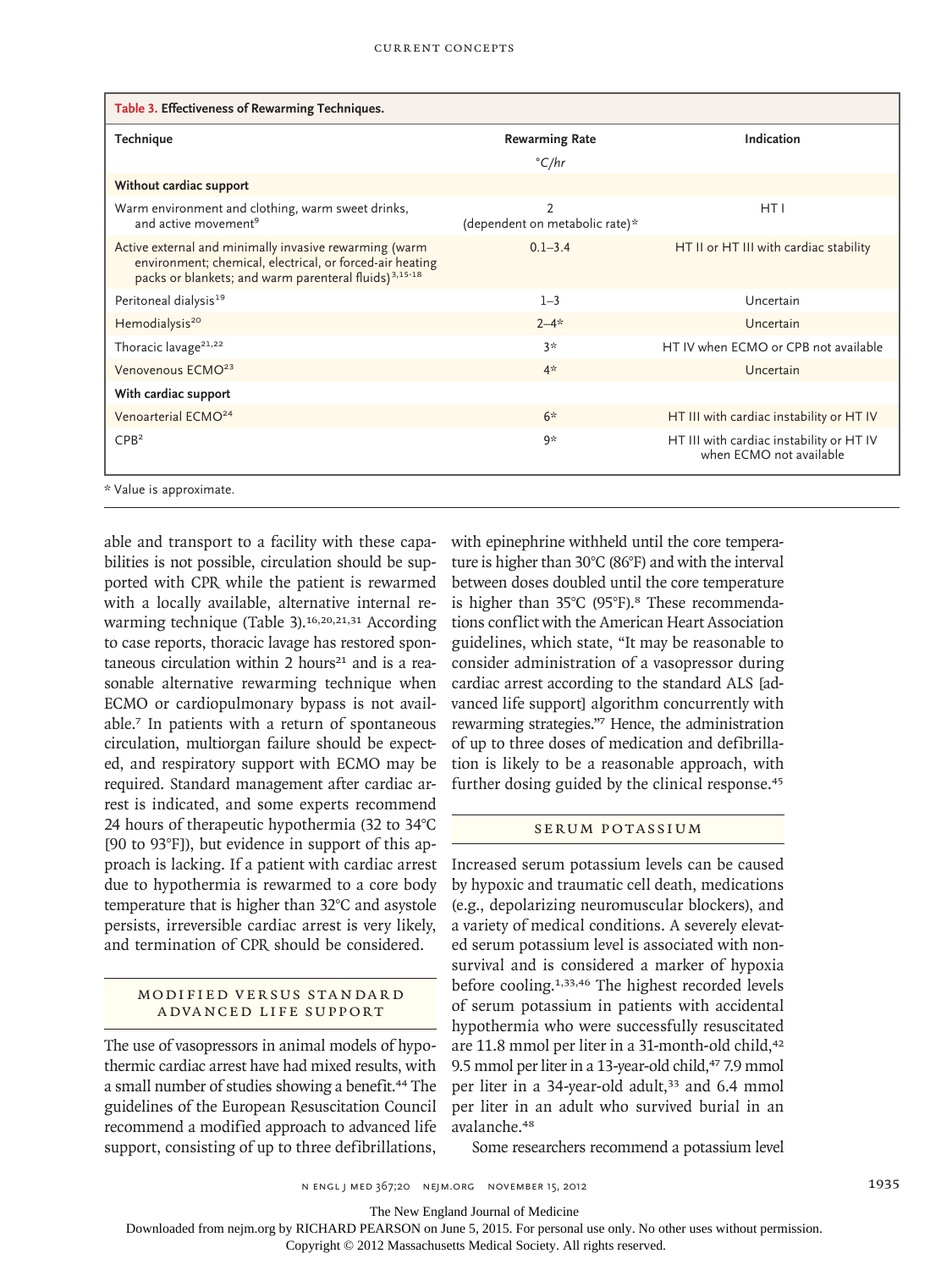of 12 mmol per liter<sup>49</sup> or 10 mmol per liter<sup>2,4,33,50</sup> as the cutoff above which CPR is considered to be futile, with a cutoff of 8 mmol per liter in adults who have been buried in an avalanche.<sup>7</sup> We recommend that termination of CPR be considered when the potassium level is higher than 12 mmol per liter (Fig. 1), and we recommend consultation with the team providing ECMO or cardiopulmonary bypass when the potassium level is 10 to 12 mmol per liter. When the potassium level is less than 10 mmol per liter, survival without neurologic impairment may be possible, and CPR should be continued until the patient is rewarmed. Unfortunately, a low serum potassium level does not ensure survival.1,4,7,33 Other biomarkers, such as lactate and pH levels, have been reported to have prognostic significance, although less consistently.3,4,13

# ACCIDEN TA L H Y PO THER MI A IN SPECIAL SITUATIONS

#### **TRAUMA**

Trauma, notably shock and cerebrospinal injury, destabilizes thermoregulation<sup>9</sup>; thus, patients with multiple traumas or with central nervous system trauma are prone to hypothermia. Hypothermia increases bleeding and transfusion requirements and may increase mortality.51,52 Clotting-factor activity and platelet function are reduced with lowered temperature, causing a critical coagulopathy below 34°C (93°F).<sup>53</sup> Blood is warmed before laboratory testing; hence, hypothermia-induced coagulopathy is not measured.<sup>52</sup> Heparin-coated systems for cardiopulmonary bypass, which obviate the need for systemic heparinization, allow the rewarming of patients with severe trauma.<sup>47</sup>

### **AVALANCHE BURIAL WITHOUT VITAL SIGNS**

The maximum reported cooling rate in a person who had been completely buried in an avalanche was  $9^{\circ}$ C (16.2°F) per hour.<sup>17,34</sup> With a burial time of less than 35 minutes, life-threatening hypothermia is unlikely, owing to insufficient cooling time, and trauma and hypoxia should be suspected as the cause if vital signs are absent.<sup>7,8,29,46</sup> If the burial time exceeds 35 minutes, the airway is packed with snow, and the patient is asystolic, hypoxia probably preceded hypothermia and CPR is unlikely to be beneficial. However, if the burial time is longer than 35 minutes and the airway is not blocked, severe hypothermia should be suspected and the patient should be treated accordingly (Fig. 1).8,46,54 The core temperature can be used to estimate the burial time if it is unknown (i.e., a temperature of less than 32°C [90°F] correlates with a burial time of more than 35 minutes).<sup>46</sup>

# **DROWNING WITHOUT VITAL SIGNS**

Persons who have been submerged in cold water may have a better outcome than those submerged in warm water.<sup>55</sup> If the patient's history indicates immersion in cold water (i.e., the body was exposed to cold water, but the patient was able to breathe) and it is likely that the body cooled before the onset of hypoxia and cardiac arrest (stage HT IV), survival without neurologic impairment may be possible,40,56 and resuscitation should proceed (Fig. 1). If the history indicates submersion in cold water (i.e., the body was exposed to cold water, and the patient was unable to breathe) before cooling, the outcome may be worse. $1,33$  The longest period of submersion that a person has survived without neurologic impairment was 66 minutes in a child who was 2.5 years old (the child's core temperature was 19°C [66°F]).<sup>57</sup>

# **OUTCOME**

The lowest reported core body temperatures in patients with full neurologic recovery are slightly less than 14°C (57°F) in a case of accidental hypothermia40 and 9°C (48°F) in a case of induced hypothermia.58 A survey of patients with stage IV hypothermia at one center showed that organ failure was common 24 hours after admission, and among fatal cases of organ failure, the most common cause of death was pulmonary edema.3 Patients with primary hypothermia and cardiac stability who have been treated with active external and minimally invasive rewarming have a rate of neurologically intact survival of approximately 100%,<sup>16</sup> whereas for patients with cardiac arrest treated with extracorporeal rewarming, the rate is approximately 50%.1,2,33,41 With cardiac arrest, full recovery may be possible if hypoxia did not precede hypothermia, no serious underlying disease or trauma exists, and extracorporeal rewarming is used.<sup>2,41</sup> To aid in predicting outcomes for unusual presentations, we have provided summary data from important studies of stage III and IV accidental hypothermia in the Supplementary Appendix, available with the full text of this article at NEJM.org.

The New England Journal of Medicine

Downloaded from nejm.org by RICHARD PEARSON on June 5, 2015. For personal use only. No other uses without permission.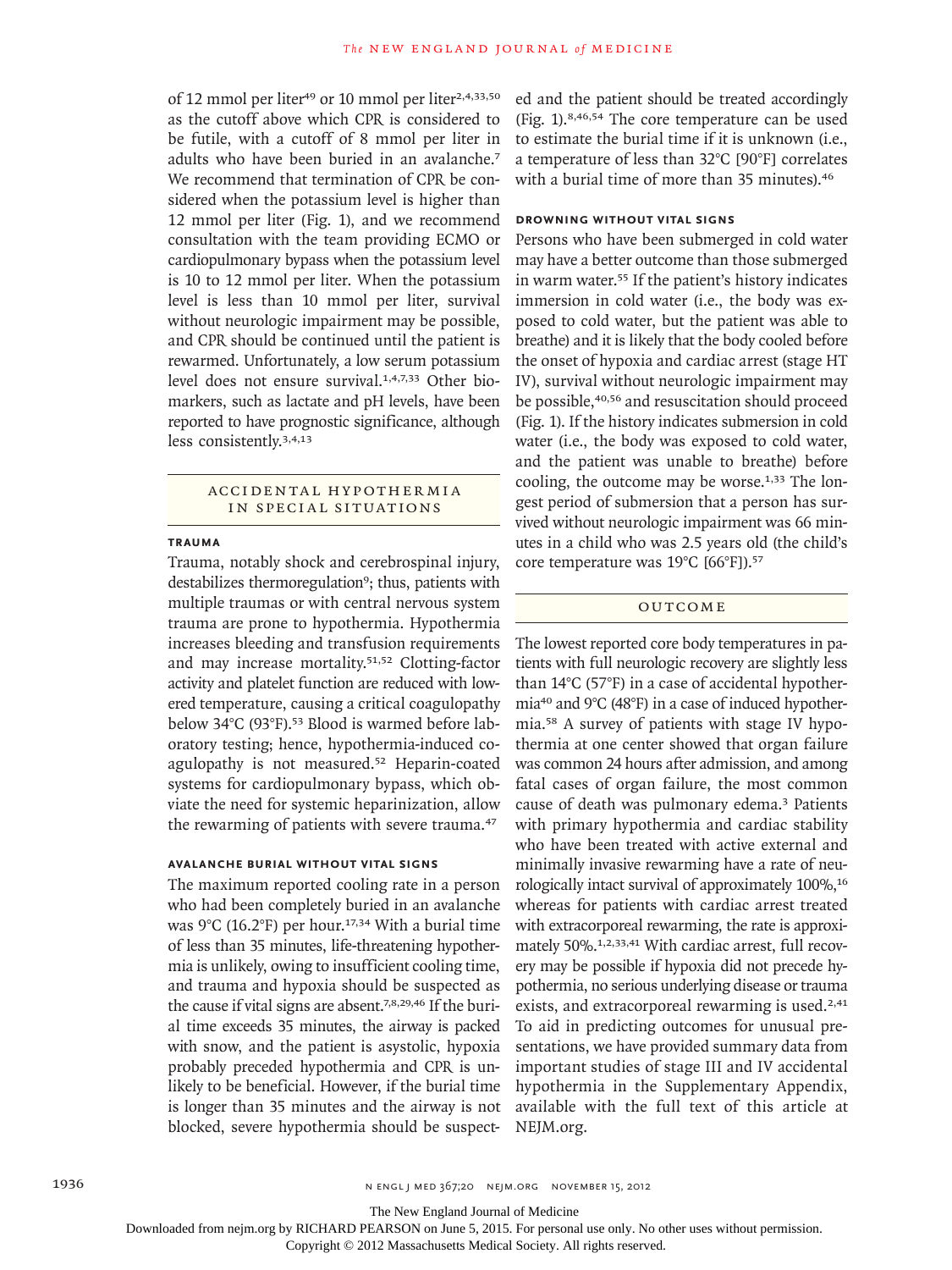## **SUMMARY**

Advances in the safety and availability of rewarming techniques have improved the prognosis for patients with hypothermia, especially in the case of patients with cardiac arrest who are treated with extracorporeal rewarming. Patients who have hypothermia without cardiac instability should be rewarmed with active external and minimally invasive rewarming techniques. Patients with cardiac arrest may survive without neurologic impairment if hypothermia was not preceded by a hypoxic event, if there is no serious underlying disease or trauma, and if extracorporeal rewarming is used. For patients with hypothermia and cardiac instability or cardiac arrest, ECMO may be the best treatment currently available and is preferable to cardiopulmonary bypass. Early transport to a facility with the necessary capabilities and selection of an appropriate rewarming technique have the potential to decrease complications and improve survival. Analyses from hypothermia registries and prospective trials are needed to improve treatment strategies.

No potential conflict of interest relevant to this article was reported.

Disclosure forms provided by the authors are available with the full text of this article at NEJM.org.

We thank Bruce Brink, Ross Brown, Gordon Giesbrecht, Peter Mair, Ken Zafren, and the members of the International Commission for Alpine Rescue for contributing to the conception of the project; and Emily Procter of the EURAC Institute of Mountain Emergency Medicine, European Academy of Bolzano, for editing an earlier draft of the manuscript, as well as providing technical and artistic assistance.

#### **REFERENCES**

**1.** Silfvast T, Pettilä V. Outcome from severe accidental hypothermia in Southern Finland — a 10-year review. Resuscitation 2003;59:285-90.

**2.** Walpoth BH, Walpoth-Aslan BN, Mattle HP, et al. Outcome of survivors of accidental deep hypothermia and circulatory arrest treated with extracorporeal blood warming. N Engl J Med 1997;337:1500-5.

**3.** van der Ploeg GJ, Goslings JC, Walpoth BH, Bierens JJLM. Accidental hypothermia: rewarming treatments, complications and outcomes from one university medical centre. Resuscitation 2010;81:1550-5.

**4.** Mair P, Kornberger E, Furtwaengler W, Balogh D, Antretter H. Prognostic markers in patients with severe accidental hypothermia and cardiocirculatory arrest. Resuscitation 1994;27:47-54.

**5.** Baumgartner EA, Belson M, Rubin C, Patel M. Hypothermia and other cold-related morbidity emergency department visits: United States, 1995-2004. Wilderness Environ Med 2008;19:233-7.

**6.** Larach MG. Accidental hypothermia. Lancet 1995;345:493-8.

**7.** Vanden Hoek TL, Morrison LJ, Shuster M, et al. Part 12: cardiac arrest in special situations: 2010 American Heart Association Guidelines for Cardiopulmonary Resuscitation and Emergency Cardiovascular Care. Circulation 2010;122:Suppl 3: S829-S861. [Errata, Circulation 2011; 123(6):e239, 2011;124(15):e405.]

**8.** Soar J, Perkins GD, Abbas G, et al. European Resuscitation Council Guidelines for Resuscitation 2010 Section 8: cardiac arrest in special circumstances: electrolyte abnormalities, poisoning, drowning, accidental hypothermia, hyperthermia, asthma, anaphylaxis, cardiac surgery, trauma, pregnancy, electrocution. Resuscitation 2010;81:1400-33.

**9.** Danzl DF. Accidental hypothermia. In: Auerbach PS, ed. Wilderness medicine. 6th ed. Philadelphia: Mosby, 2012:116- 42.

**10.** Durrer B, Brugger H, Syme D. The medical on-site treatment of hypothermia: ICAR-MEDCOM recommendation. High Alt Med Biol 2003;4:99-103.

**11.** Brändström H, Eriksson A, Giesbrecht G, Ängquist KA, Haney M. Fatal hypothermia: an analysis from a sub-arctic region. Int J Circumpolar Health 2012;71:1-7.

**12.** Danzl DF, Pozos RS. Accidental hypothermia. N Engl J Med 1994;331:1756-60. **13.** Danzl DF, Pozos RS, Auerbach PS, et al. Multicenter hypothermia survey. Ann Emerg Med 1987;16:1042-55.

**14.** Walpoth BH, Galdikas J, Leupi F, Muehlemann W, Schlaepfer P, Althaus U. Assessment of hypothermia with a new "tympanic" thermometer. J Clin Monit 1994;10:91-6.

**15.** Steele MT, Nelson MJ, Sessler DI, et al. Forced air speeds rewarming in accidental hypothermia. Ann Emerg Med 1996; 27:479-84.

**16.** Kornberger E, Schwarz B, Lindner KH, Mair P. Forced air surface rewarming in patients with severe accidental hypothermia. Resuscitation 1999;41:105-11.

**17.** Putzer G, Schmid S, Braun P, Brugger H, Paal P. Cooling of six centigrades in an hour during avalanche burial. Resuscitation 2010;81:1043-4.

**18.** Strapazzon G, Nardin M, Zanon P, Kaufmann M, Kritzinger M, Brugger H. Respiratory failure and spontaneous hypoglycemia during noninvasive rewarming from 24.7°C (76.5°F) core body temperature after prolonged avalanche burial. Ann Emerg Med 2012;60:193-6.

**19.** Vella J, Farrell J, Leavey S, Magee C, Carmody M, Walshe J. The rapid reversal of profound hypothermia using peritoneal dialysis. Ir J Med Sci 1996;165:113-4.

**20.** Sultan N, Theakston KD, Butler R, Suri RS. Treatment of severe accidental hypothermia with intermittent hemodialysis. CJEM 2009;11:174-7.

**21.** Plaisier BR. Thoracic lavage in accidental hypothermia with cardiac arrest — report of a case and review of the literature. Resuscitation 2005;66:99-104.

**22.** Althaus U, Aeberhard P, Schüpbach P, Nachbur BH, Mühlemann W. Management of profound accidental hypothermia with cardiorespiratory arrest. Ann Surg 1982;195:492-5.

**23.** Tiruvoipati R, Balasubramanian SK, Khoshbin E, Hadjinikolaou L, Sosnowski AW, Firmin RK. Successful use of venovenous extracorporeal membrane oxygenation in accidental hypothermic cardiac arrest. ASAIO J 2005;51:474-6.

**24.** Morita S, Inokuchi S, Yamagiwa T, et al. Efficacy of portable and percutaneous cardiopulmonary bypass rewarming versus that of conventional internal rewarming for patients with accidental deep hypothermia. Crit Care Med 2011;39:1064-8. **25.** Lundgren P, Henriksson O, Naredi P, Björnstig U. The effect of active warming in prehospital trauma care during road and air ambulance transportation — a clinical randomized trial. Scand J Trauma Resusc Emerg Med 2011;19:59.

**26.** Hultzer MV, Xu X, Marrao C, Bristow G, Chochinov A, Giesbrecht GG. Pre-hospital torso-warming modalities for severe hypothermia: a comparative study using a human model. CJEM 2005;7:378.

**27.** Miller JW, Danzl DF, Thomas DM. Urban accidental hypothermia: 135 cases. Ann Emerg Med 1980;9:456-61.

**28.** Paal P, Beikircher W, Brugger H. Avalanche emergencies: review of the current

n engl j med 367;20 nejm.org november 15, 2012 1937

The New England Journal of Medicine

Downloaded from nejm.org by RICHARD PEARSON on June 5, 2015. For personal use only. No other uses without permission.